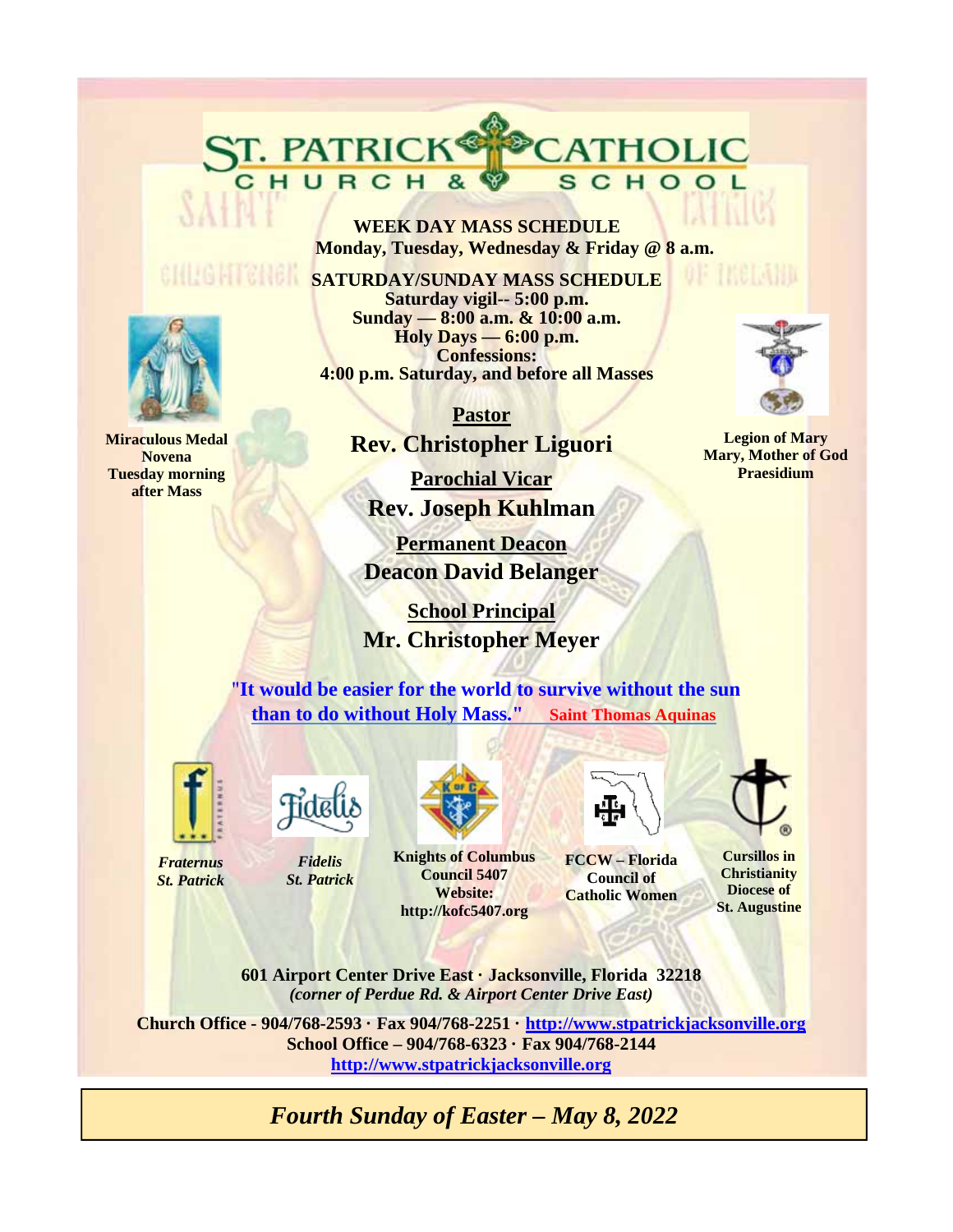# **From Fr. Liguori,**

## **Sacred Relics of the Saints: Treasures of the Church**

St. Patrick Parish presents a teaching and exposition of Sacred Relics on **Monday, May 30 at 6:30 pm.** Father Carlos Martins, a Vatican-appointed expert on relics will be here with an extraordinary Vatican collection of over 160 relics, some as old as 2,000 years. Among the treasures will be relics of St. Patrick, St. Joseph, St. Maria Goretti, St. Therese of Lisieux (the "Little Flower"), St. Francis of Assisi, St. Anthony of Padua, St. Thomas Aquinas, and St. Faustina Kowalska. There will also be a portion of the Veil of Our Lady and one of the largest remaining pieces of the True Cross in the world. Those in attendance will be able to examine and venerate each relic. Throughout history, many healings have been worked in the presence of relics; and thousands have occurred through this ministry. Do not miss this opportunity. You are encouraged to bring your articles of devotion (such as rosaries, holy cards, etc.) and pictures of ill friends/family members, which you will be able to touch to the reliquaries as a means of intercession. This is a once-in-a-lifetime opportunity. Please spread the word.

## **Month of May/Month of Mary**

It is a centuries-old custom of Catholics to dedicate the month of May to the Blessed Virgin Mary. The month of May is always part of the Easter season, the fifty days we celebrate in the liturgy the Resurrection of Our Lord, a time also of awaiting the outpouring of the Holy Spirit at Pentecost. The celebration of May as a Marian month fits well with the liturgical celebrations of Easter and Pentecost as we recall Mary's great joy in her Son's victory over death as well as her presence with the apostles in the upper room prayerfully awaiting the descent of the Holy Spirit at Pentecost. During this month Christians, both in church and in the privacy of the home, offer up to Mary from their hearts an especially fervent and loving homage of prayer and veneration. In this month, too, the benefits of God's mercy come down to us from her throne in greater abundance.

Many churches and schools have celebrations of the crowning of images of Our Lady. This is a beautiful custom that expresses our love for the Mother of God as our Queen. Other Marian devotions are particularly fitting in the month of May. Of course, the holy rosary is always a wonderful prayer to enter more deeply into the mysteries of Christ's life with Mary. It is a Gospel prayer.

All honor that we give to Mary is ordered to, and leads to, the adoration of God. Devotion to Mary fosters within us a faithful adherence to her Son. When we crown images of Mary, we are honoring her. In honoring Mary, we are ultimately praising God for the grace He bestowed on her.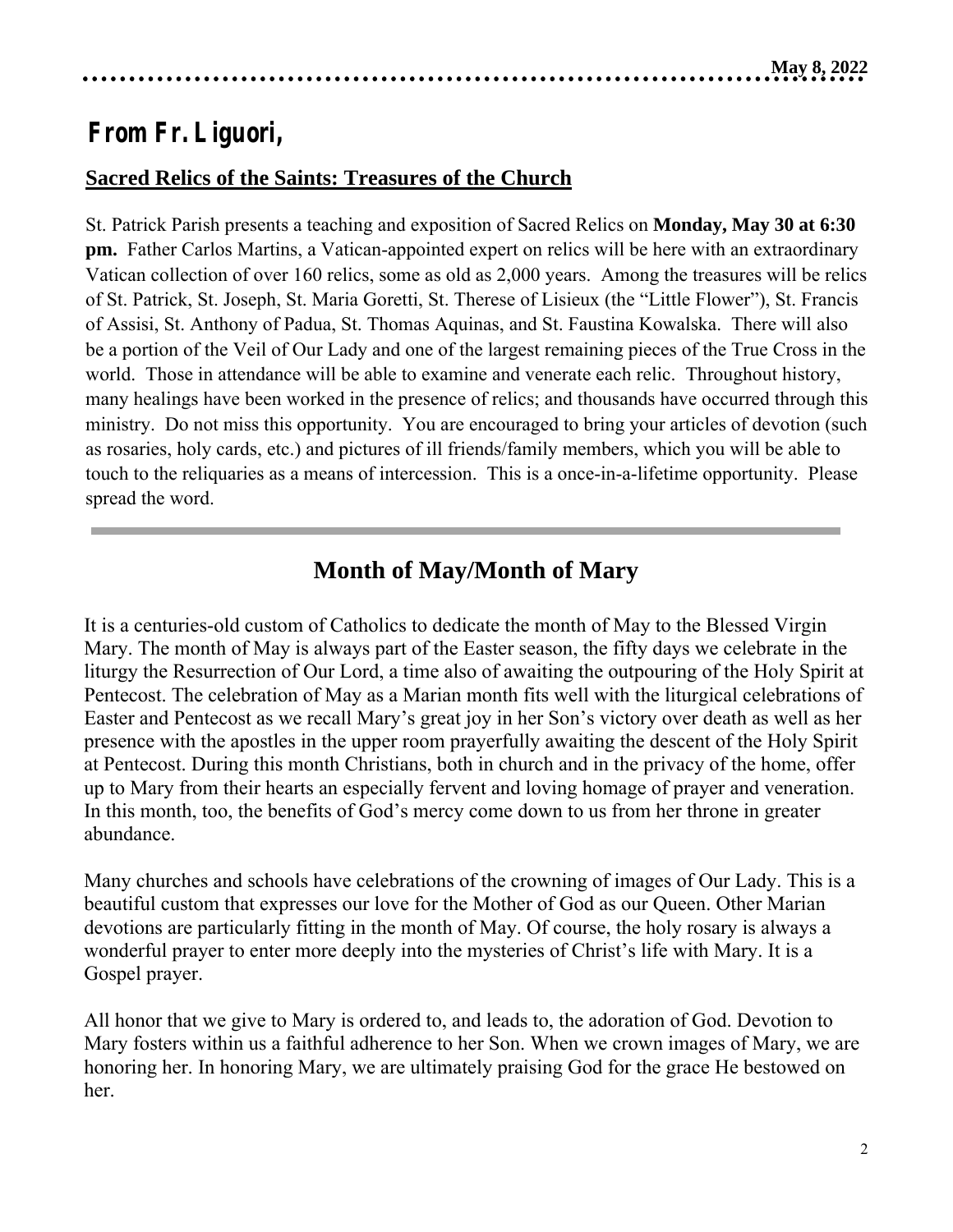#### *Welcome*

If you are new to the parish or recently returning to the church, we welcome you. Please consider registering with our parish. Parish registration forms on the pamphlet wall in the church vestibule, to the left of the rest rooms, and on our church website. Fill out the form & place it in the offertory at mass, or drop it off or mail it to the church office.

**Sacrament of the Anointing of the Sick ~ Call Father Liguori for this sacrament if you or someone** you know is seriously ill or in danger of death. 768-2593, Ext. 1 (and the "#" sign)

**Sacrament of Marriage ~** Contact a priest at least 8-12 months in advance before you arrange your wedding date.

**Sacrament of Baptism --** Parents must be registered parishioners, and are expected to attend a Baptism preparation class. To schedule a class, please text or call Cathy Taylor, 904- 860-3891, For further information, and to schedule a date for Baptism, contact Alice in the parish office: 768-2593, Ext. 4#, or email ahavener@spcsjax.org

|                        | <b>Mass Intentions</b>                      |  |  |
|------------------------|---------------------------------------------|--|--|
| <u>Saturday, May 7</u> |                                             |  |  |
|                        | 10 AM <b> +</b> Felisa Torres               |  |  |
|                        | By Cynthia Alparan                          |  |  |
| 5 PM                   | Dominic Lang                                |  |  |
|                        | By Mike & Tracy Hardin                      |  |  |
| Sunday, May 8          |                                             |  |  |
| 8 AM                   | Rebecca Ingram $\sim$ Spec. Int.            |  |  |
|                        | By The Ingram Family                        |  |  |
| <u>Monday, May 9</u>   |                                             |  |  |
|                        | 6:30 AM $\bullet$ Jack Gordon Hutchinson    |  |  |
|                        | By The Calascione Family                    |  |  |
| 8 AM                   | ♦ Michael Werner                            |  |  |
|                        | By The Mathews Family                       |  |  |
| <u>Tuesday, May 10</u> |                                             |  |  |
|                        | 6:30 AM Salvatore Barrera $\sim$ Spec. Int. |  |  |
|                        | By Maria Barrera                            |  |  |
| 8 AM                   | $\bigoplus$ Lili Alvarez                    |  |  |
|                        | By Barbara Moore                            |  |  |
|                        | Wednesday, May 11                           |  |  |
| 8 AM                   | Holy Souls in Purgatory                     |  |  |
|                        | As Requested By Donor                       |  |  |
|                        | <u>Friday, May 13</u>                       |  |  |
| 8 AM                   | <b>+</b> Ernie Frasier                      |  |  |
|                        | By Virgil Brenner                           |  |  |

*From: St. Patrick's Moms Group….. Come and meet up with us! For information on meetings & activities, contact Emily Peterson @*   **stpatrickmoms@gmail.com (meetings—3rd Monday of the month)** 

#### **Red Sanctuary Candle**

*In Memory of Goldie Obrecht Requested by Family ~dedicated May 2 thru May 8, 2022~* 

#### **Blessed Sacrament Altar Candles**

*In Memory of Jose L. Sanchez-Soto By Jose & Iris Sanchez ~ dedicated April thru June, 2022 ~* 

## **Would you like to have a Mass celebrated** *….In*

*Memory of someone deceased, In Thanksgiving or for Special Intentions for yourself or a relative or friend…*

Please contact Alice in the church office – email: ahavener@spcsjax.org or call 768-2593, Ext. 4# for further information.

It is a pious and praiseworthy custom for the faithful to have Masses offered for their particular intentions, It is a laudable Catholic practice when requesting Mass for a special intention to make an offering both for the support of the priest who will celebrate the Mass and to provide for the needs of the altar as well as the materials required for the holy Sacrifice. (*suggested offering ~ \$10)*

….interested in joining our church choir? please contact -- Matt Daniel, Director of Music, at mdaniel@spcsjax.org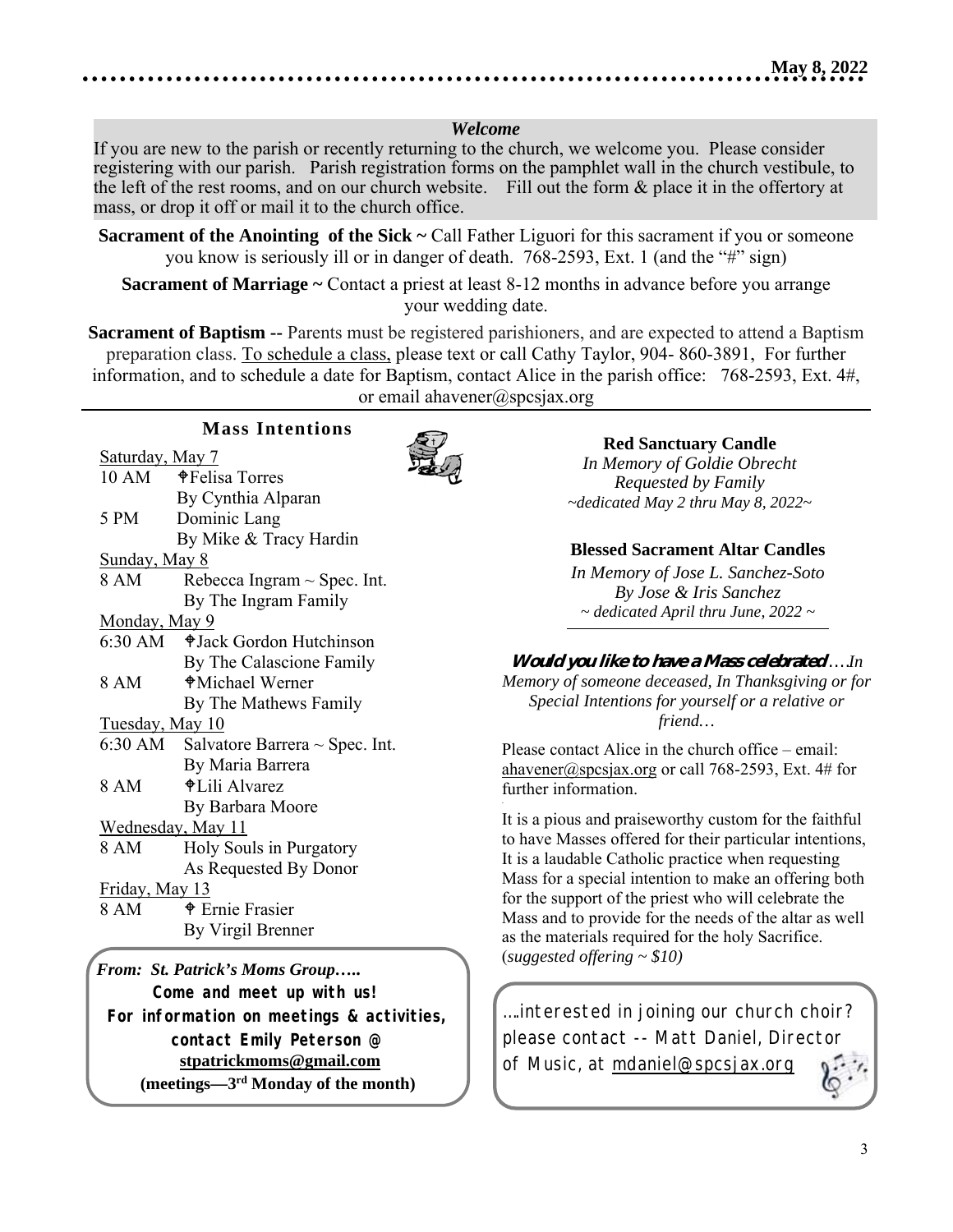## *Please Pray for….our loved ones that may be ill, in the hospital, hospice, or at home.*

Brenda Amicarelle Janet Lee Barbour Mary Barone Jennifer Bowen Roxanna Bowen Charles Breen Braden Crowley Benignino Dominguez Juanita Dominguez Carmelo Dominguez Miriam Dominguez David Eggers Elizabeth Elliot Mary Galvin Lola Hannah Alma Harrell Sandra Hayes Carl Hemple Jessica Hester Mike Hester Madeline Huggins Orga Jenkins

Cindy Johnson Amanda Keene Gerald Keyburn Gail Long Bill McCoy Michael McMillian Susan McNally Dodi Miller Andrew Nowicki Shirley Oxley Jeremy Paterno Nancy Quina Arlene Shafer David Shelton Jeanne Smith Michael Stewart Leilani Telgana Joseph Thompson Daniel Twehues Avanti Upshaw Chris Yoachum Hazel Yoachum

## *Remember to say a prayer for our military, especially for:*

Miguel Aponte, Nicholas Brewer, Matt Burns, Aaron Croxton, Cameron Croxton, Tabitha Doyle, David Gill, Austin Ingle, Bryan Johnson, Joshua Lambert, Nicholas McVay, Derek Morris,  Dalton Muckenfuss, Paul Nguyen, Thomas Reeder, Christopher Rosa, IV, David "Trey" Sparks, III, Mikell Starratt, Troy Svehla, Ron Valencia, Kevin G. White

*Note: To add or remove a name, please call the church office – 768-2593, Ext. 4# - Alice --- Thank you!---*  

#### **May 8, 2022 Fourth Sunday of Easter**

...  **of the earth. "I have made you a light to the Gentiles, that you may be an instrument of salvation to the ends** 

 *— Acts 13:47b*

..



## **SAINTS AND SPECIAL OBSERVANCES**

| Sunday:   | Fourth Sunday of Easter;                 |
|-----------|------------------------------------------|
|           | Mother's Day;                            |
|           | World Day of Prayer for Vocations        |
| Tuesday:  | St. Damien de Veuster; St. John of Avila |
| Thursday: | Ss. Nereus and Achilleus; St. Pancras    |
| Friday:   | Our Lady of Fatima                       |
| Saturday: | St. Matthias                             |
|           |                                          |



#### **TODAY'S READINGS**

**First Reading** — The Jews angrily reject Paul and Barnabas' preaching. They then turn their energies to the Gentiles (Acts 13:14, 43-52).

**Psalm** — We are his people, the sheep of his flock (Psalm 100).

**Second Reading** — John envisions a great whiterobed multitude standing before the throne and before the Lamb. (Revelation 7:9, 14b-17).

**Gospel** — My sheep hear my voice; they follow me. I give them eternal life (John 10:27-30).



#### **READINGS FOR THE WEEK**

| Monday:   | Acts 11:1-18; Ps 42:2-3; 43:3, 4; Jn 10:1-10      |
|-----------|---------------------------------------------------|
| Tuesday:  | Acts 11:19-26; Ps 87:1b-7; Jn 10:22-30            |
|           | Wednesday: Acts 12:24 - 13:5a; Ps 67:2-3, 5-6, 8; |
|           | Jn 12:44-50                                       |
| Thursday: | Acts 13:13-25; Ps 89:2-3, 21-22, 25, 27;          |
|           | Jn 13:16-20                                       |
| Friday:   | Acts 13:26-33; Ps 2:6-11ab; Jn 14:1-6             |
| Saturday: | Acts 1:15-17; Ps 113:1-8; Jn 15:9-17              |
| Sunday:   | Acts 14:21-27; Ps 145:8-13; Rv 21:1-5a;           |
|           | Jn 13:31-33a, 34-35                               |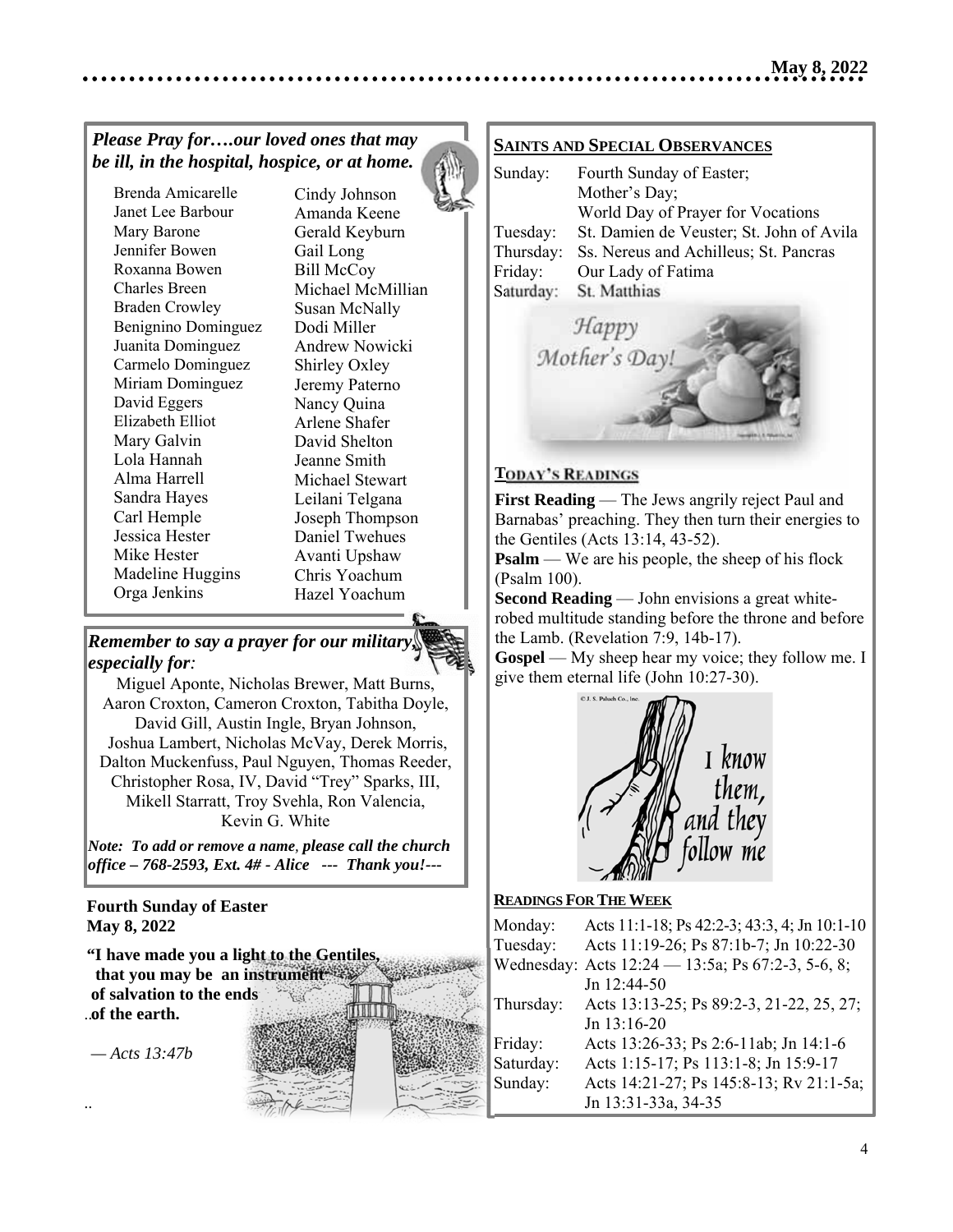#### **Knights of Columbus - Council #5407**

welcomes you and your family to St. Patrick Catholic Church. Join the largest men's catholic group. Make a difference in your church & community. Enjoy hanging out with your fellow Catholics. Provide security for your family.

*Our Council, meets on the first Thursday of every month*. Contact any knight for more information, or visit our website: www.kofc5407.org

#### **St. Patrick's JAX Council of Catholic Women**

**We meet the first Monday of the month**  From September thru June 6:30 pm--Rosary  $\sim$  7pm—Meeting

Becky Morris, President, mmail: rebecca.morris.434@gmail.com or call 904-551-6433

To enroll in online giving, go to our website:

**http://www.stpatrickjacksonville.org** Click on "Church" then, Click on "online giving" in the upper right hand corner.



| <b>Sacrificial Giving –</b>                  | April 30-May 1 |
|----------------------------------------------|----------------|
| Offertory                                    | \$<br>7,247.00 |
| <b>Online Giving</b>                         | 2,991.97<br>\$ |
| Parish Stewardship                           | 539.00<br>\$   |
| Church Endowment                             | \$<br>110.00   |
| School Endowment                             | \$<br>120.00   |
| St. Vincent dePaul                           | 10.00<br>\$    |
| Home Missions                                | 462.00<br>\$   |
| Campaign/Bldg.Fund                           | \$<br>2,137.00 |
| Monthly loan payment: \$24,983.51            |                |
| ~Remember St. Patrick's Church in your Will~ |                |
|                                              |                |

**Young at Hearts Senior Program --** Young at Hearts has not be hosting events during this pandemic. For information, please contact: Becky Morris at 904- 551-6433, rebecca.morris.434@gmail.com

## *Baby Bottle Campaign ~*

St. Patrick's Pro Life Coordinator, along with the St. Patrick's Women's Council, will be sponsoring a "Baby Bottle Campaign", in support of our Crisis Pregnancy Center— First Coast Women's Center and to show this parish's support for ProLife in a special way.

Baby bottles will be available to collect one's spare change in support of Life--**beginning on Mother's Day Weekend** and will continue for 6 weeks ending on Father's Day weekend.

During the 6 weeks, . Please fill the bottle with spare change **and bring back on Father's Day weekend**

**GIVE SMARTER ….**TO YOUR CHURCH--did you know you can use your IRA, appreciated stock, or real estate to make a smart gift to your parish, Catholic school, or favorite ministry? For more information, see the flyer in the Narthex, or contact The Catholic Foundation, Cliff Evans: cevans@dosafl.com 904-262-3200, ext. 139

Get this weekly bulletin delivered by email for free, Courtesy of J.S. Paluch Company, Inc. Sign up here: https://www.jspaluch.com/BulletinSubscribe.aspx Consider supporting our bulletin by advertising your business or services weekly in our bulletin. It's easy to do—just go to: https://www.jspadbuilder.com999

*Now Accepting Announcements for the* **May 22** bulletin--no later than **12 noon** on **Friday, May 13.**Please email your requests to Fr. Liguori – fatherliguori@hotmail.com For information, contact Alice @ ahavener@spcsjax.org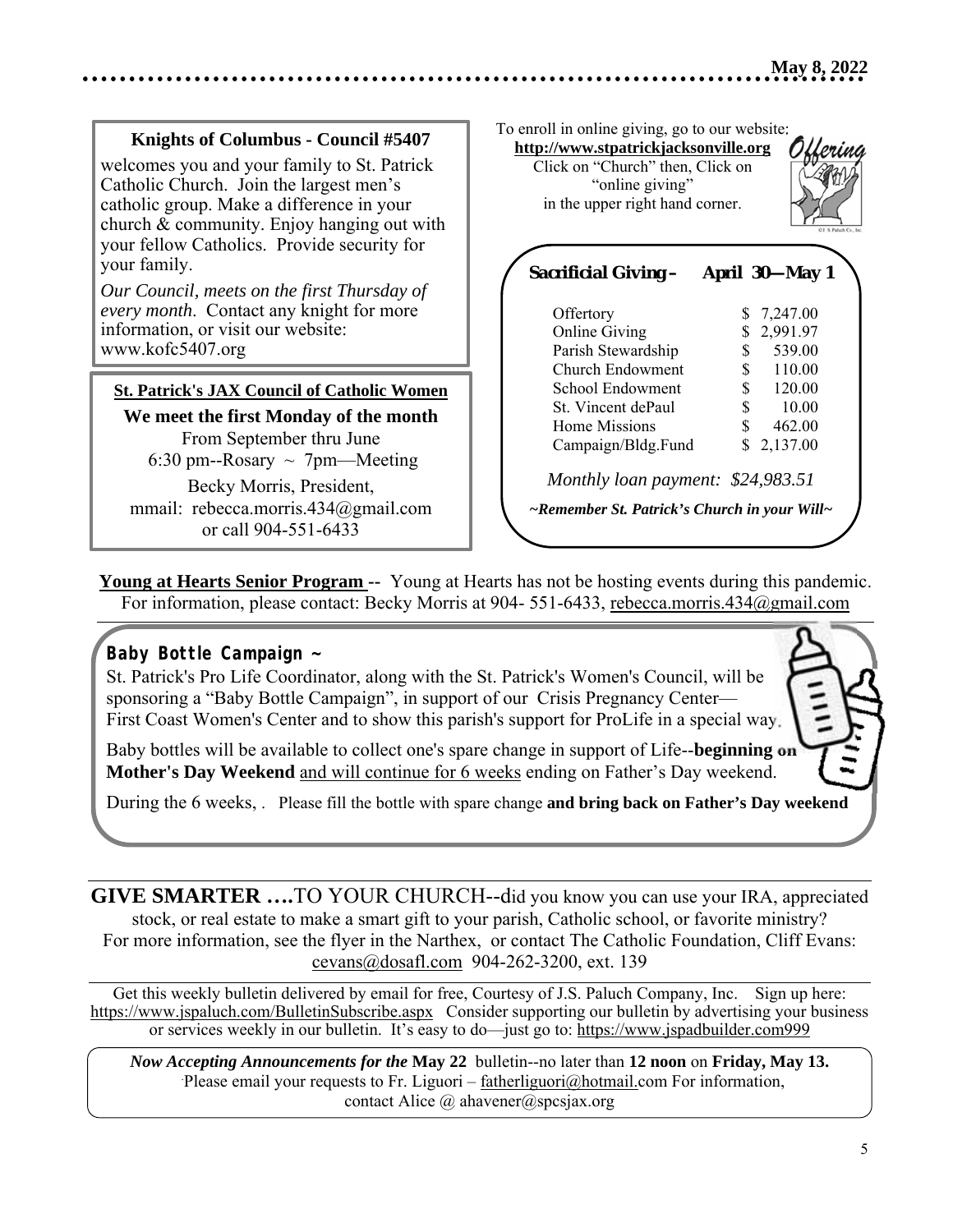#### **Resources**

**Catholic Charities Food Pantry** *On-going collection.* Place items in wheeled carts located in church vestibute. Needed: on-going collection of cereal, peanut butter, jelly, fruit cups, juice, pasta, soups, tuna and any canned meat items. Thank you! (*St. Patrick's JAX CCW)* 

Food Pantry is located at 1470 West 13th Street, Jacksonville, 32209, on the campus of St Pius Catholic Church. They serve 70 clients every Wednesday and Friday. Food tickets are distributed beginning at 11 A.M. and distribution will start at 11:30 am and end at 1 pm.

#### **Catholic Therapist Network –**

 $\overline{\phantom{a}}$ 

 $\overline{\phantom{a}}$ 

Contact information for Network participants is available at https://family.dosafl.com/therapists/ (or phone diocesan office 904 262-3200). All participating mental health professionals are independent practitioners, currently licensed and insured.They are Catholics in good standing and loyal to the theology, traditions, and values of the Catholic faith. Caring and confidential Catholic support is available.

**Caring Choices @ (866) 901-9647** is available during an unplanned pregnancy to offer help thru counseling, support, education and resources.

**Rachel's Vineyard--Healing the Pain of Abortion**  (weekend retreat) A beautiful opportunity for a man or woman who is struggling with the emotional and spiritual pain of an abortion in their life. These retreats are private, strictly confidential, and for people of all faiths**. Next retreat is May 20-22, 2022.**. All calls/inquiries are confidential. Call 904- 221-3232 or email rachelsvineyardjax $\omega$ yahoo.com

#### **ATTENTION:**

The Diocese of St. Augustine treats all allegations of sexual misconduct seriously and deals with all allegations in a prompt, confidential, and thorough manner. To Report Abuse, call the police or the Department of Children and Families at (800) 962‐2873. Or call the Diocesan Victim Assistance Coordinator at (904) 208‐ 6979 or email inquiries  $@$  dosafl.com. To report abuse by a bishop, call (800) 276‐1562 or visit www.reportbishopabuse.org.

**Ministries** 

**Divine Mercy Cenacle** -- Tuesdays - 10:30am to 12 pm in the church. Readings from St. Faustina's Diary, Sacred Scripture & the Catechism of the Catholic Church. Meeting closes with the Divine Mercy Chaplet. For information, Contact Irene Haywood @ 904 307-3997

**St. Patrick's Bible Study** -- Tuesdays @ 7 pm in the parish hall. Please come and join our continuing Bible Study. For further information, Contact: Gerald Lamb, email apologistforlife@gmail.com

**Fraternus** -- For l boys grades 6th--12th. Meets on Wednesdays from 6:15 to 8:15 pm—during the school year. Inviting boys into Virtuous Catholic Manhood. Sports, Food, Talks, Retreats. For information, email: fraternusstpatrick@gmail.com

**Fidelis** -- For girls grades 6th-12th. Meets on Wednesdays during the school year from 6:15-8:15. . Food, fun, fellowship, and sisterhood. Contact us at fidelisstpatrick@gmail.com. Check out the Fidelis website to learn more at https://www.fidelisonline.org/.

#### **Formation**

**CCD/Religious Education Classes Classes began September 12—to enroll, contact**  Cathy Taylor, DRE., at 904-860-3891 or email cataylor@addressplus.net. Sundays from 11:15 am -12:15 pm

**Rite of Christian Initiation of Adults (RCIA**) is a communal process designed to educate adults in the Catholic Faith. The members of the RCIA process are:

 $\circ$   $\circ$ 

- Non-Catholics who want to learn about Catholicism;
- Non-Catholics who want to become Catholic;
- Catholics who have not been fully cate chized and;
- Catholics who want to refresh their knowledge of their Catholic faith

Classes will run from **September** thru **May**. The 2021- 2022 classes will meet on Monday evenings from 7:00pm-8:00pm in the school--all are welcome.

email Deacon David @ david1625@yahoo.com or call (904) 763-3340 …with any questions.